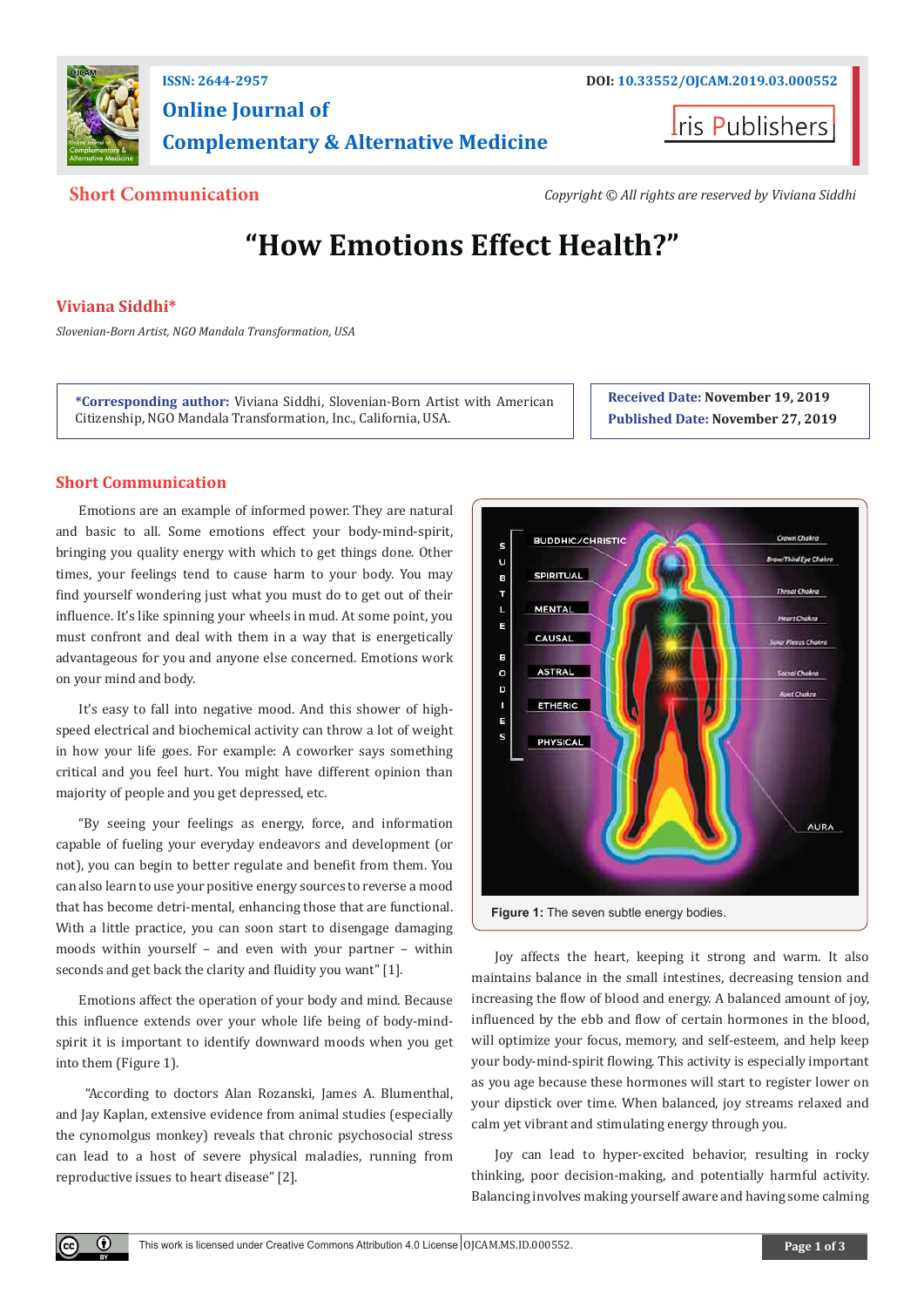energy techniques at hand. Little joy or a sudden drop from higher joy can spiral into downward moods and depression, fatigue and insomnia, as well as other physical and psychological problems.

When we practice meditation as quite observation of your spiritual mind, your whole mind becomes clearer and happier, and your body stronger and healthier.

Grief effects the lungs and large intestine. Fear affects your kidneys and bladder. Anger can have adverse effects on the liver and gallbladder, causing gas, digestion, as well as disrupting energy circulation throughout the body.

If you are so sad and angry that you are in a self-destructive mood, you can use the energies of art and your natural environment to lift you up. As your good energy goes up, your negative mood goes away. This is the energy loop that you want to restore positivity and check negativity at the door.

Certain pieces of art – music, painting, photography, film can help you forecast the type of energy you will need in the coming days. Art can help you to become more self-aware. Use the art to tell you what energy you need to stay in balance. Color works to reverse harmful aggression. White, blue, green, red, yellow, etc. carry the energies of archetypal, primordial forces, five basic kinds of qi. As such, they can also be directed in sequence to other parts of the body that need healing and harmony, rather than to the particular organs to which these colors belong. For example, one might send the five colors of light to a wound to help it heal more quickly or to inflamed bronchi to aid in recovery from bronchitis.

We must learn to accept uncertainty and replace it with a positive thinking and a good faith. "So instead of tilting at windmills, anxiety experts like Robert Leahy suggest taking a hint from the well-worn Serenity Prayer, which aspires to "the serenity to accept the things I cannot change, the courage to change the things I can, and the wisdom to know the difference" [3].

Spiritual growth can only be reached through direct life experience.

"Belief – An opinion or judgment in which a person is fully persuaded

### Faith – Belief + Action + Confidence

Suppose I am standing on a cliff and I wish to jump off. I believe if I try, I can do it. But I am afraid of jumping. It reveals that though I believe it can be done, I don't have faith in myself. Also, if I don't jump, I can't blame for missing the adventure I might have experienced. I must have faith and jump to explore what is there for me" [4].

There are many self-healing methods such as qigong, reiki, yoga, etc.

"Qigong has been known by many names throughout Chinese history. In ancient times, it was called tug u na xin "expelling the old energy, drawing in the new, xing qi "moving the qi", yang sheng "nourishing the forces of life, nei gong "inner achievement", or most commonly as dao-yin "leading and guiding the energy". Dao-yin can also be translated as "guiding the qi and extending the limbs", thus referring to two of the primary components of self- healing: breathing and exercise" [5].

When the breath or energy of the individual is congested and stagnant, the muscles and bones are contracted and don't flex well. Singing and dancing are improving deep breathing and ensure that it moves throughout the body in a harmonious fashion.

Judgments are unhealthy. The first half of the expression, "self", indicates that esteem is derived from one's inner being. Yet most people seek a sense of worthiness from things that lie outside of themselves. This is not a healthy place to be, and it is a self-defeating exercise. The simple truth is that others can't judge you. People have opinions of you; that is entirely natural, however, no one can judge you unless you confer upon him or her such power of being your judge. With a healthier measure of self-esteem, we might more easily tolerate others' opinions without elevating their beliefs into constructed judgments and objective truths.

Majority of people have a hard time to move from the individualistic competition of being right into the collaborative effort to empathize and connect. The success of this new approach is showing the superiority of the quantum principles: inseparability seeking rapprochement fares far better than separateness seeking to win.

"Even if you disagree with the vast majority of what you are hearing from the other person, you can ordinarily find some small content that you can acknowledge. We typically marginalize, if not ignore, this small part because our default position is grounded in the right-versus-wrong battle, recalling our cultural mandate to be right, our thoughts seek to refute rather than confirm. Even though we say we care about each other, we don't act caringly. If you need to "win", that means the other person, we don't act caringly. If you need to "win" that means the other person must "lose" [6].

We shouldn't ignore our needs otherwise we can find ourselves in depression and anxiety. The key to health is to learn how to deeply listen to the body and to take time to give ourselves what we need. Give yourself creative freedom to imagine a variety of possibilities for what you believe your purpose to be currently and ask yourself some clarifying questions: What are talents and skills that I have? What talents do I want to develop? What do I feel I'm particularly good at? What gives me so much joy that it doesn't feel like work? What does the world, my community, or my family and friends need that overlaps with my talents?

"Listen to your body wisdom as your first resource and respect it. Your sensations, your feelings, and the discernment of your own mind and soul. This is a minute-by-minute process and can liberate you to walk your path with gratitude, love and joy.

Understand that your symptoms are the key information that unlocks your transformation from chronic body depletion into vitality, repletion, and wholeness. Use your discernment to choose